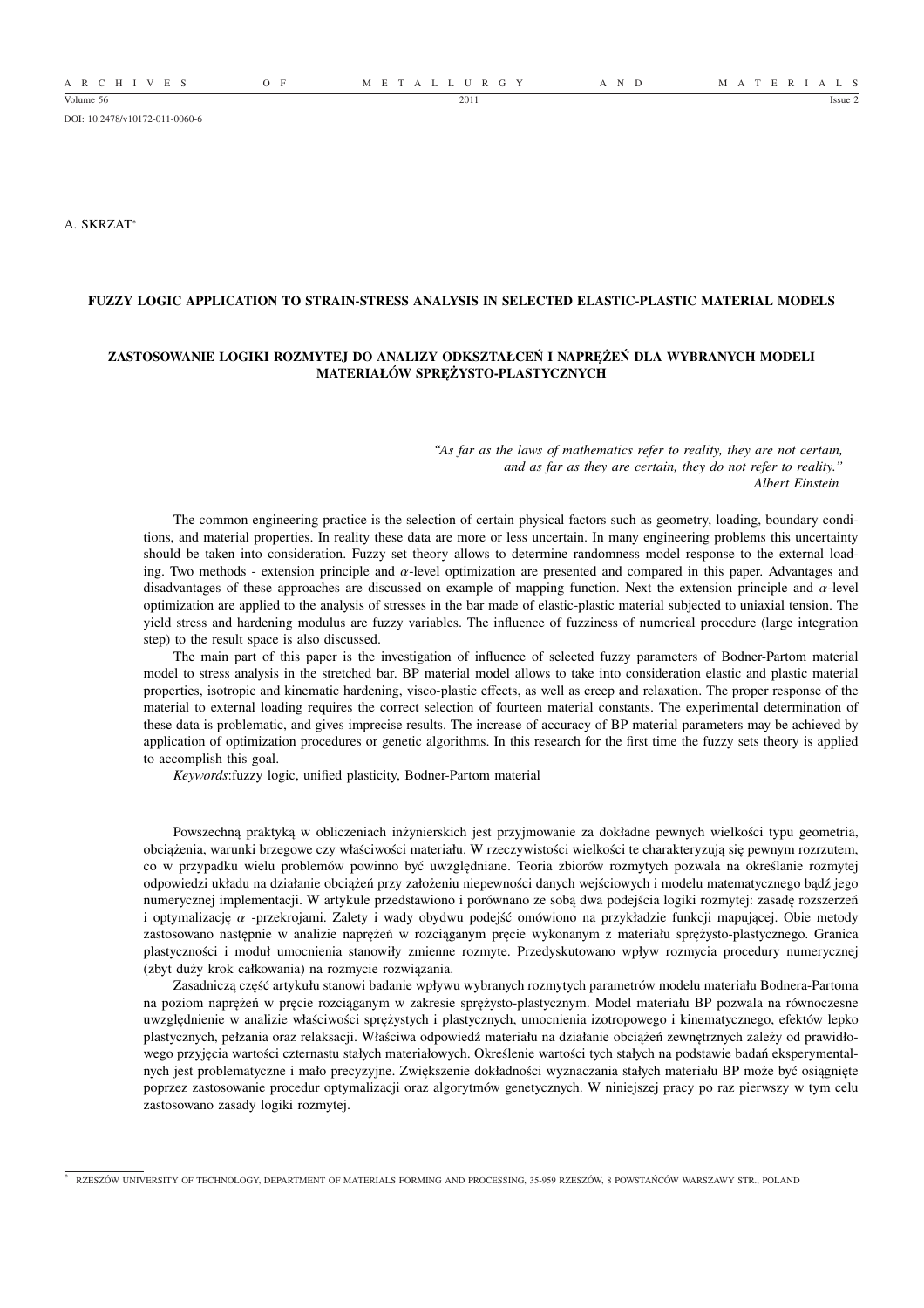### **1. Introduction**

There are many situations where imprecise or incomplete information about a problem is available until an approximate solution is obtained. In numerical simulations of metal forming processes many parameters e.g. estimated and experimental loads, friction coefficient and material properties are imprecise and often uncertain. Soft computing-based methods accept the presence of imprecision and uncertainty, while attempting to find reasonable solution. The most popular soft computing approaches are fuzzy sets, neural networks and genetic algorithms. Fuzzy set theory allows to determine randomness model response to the external loading. Two fuzzy logic approaches - extension principle and  $\alpha$ -level optimization are used as the numerical tool in this paper. Both methods are introduced in benchmark test of the analytically defined mapping function. Advantages and disadvantages of these approaches are discussed.

Next the extension principle and  $\alpha$ -level optimization are applied to the elastic-plastic analysis of stress in the bar subjected to uniaxial tension. The purpose of this fuzzy analysis is the prediction of the bar response to the external load while the uncertainty of material parameters is considered. Obtained results provide the information not only about stress changeability but also about the level of acceptance (reliability) of bar response. Conclusions gained in this one-dimensional test may be extended to sophisticated three-dimensional problems.

Three different elastic-plastic material models namely: Prager-Ziegler, Armstrong-Federick and Bodner-Partom are considered. For the first two material models (which represent the classical theory of plasticity) the yield stress and hardening modulus are assumed to be fuzzy variables. The Bodner-Partom material model which is an example of materials considered in unified theory of plasticity allows to predict elastic-plastic material response while simultaneously isotropic and kinematic hardening, visco-plastic effects, as well as creep and relaxation are respected. Bodner-Partom material model may be applied as universal tool in the analysis of metal forming processes, therefore. The proper response of the BP material to external load unfortunately requires the correct selection of fourteen material constants (some of them are assumed in this paper to be fuzzy variables). The experimental determination of these data is problematic, and gives imprecise results. The increase of accuracy of BP material parameters may be achieved by application of sophisticated optimization procedures or genetic algorithms. In this research for the first time the fuzzy sets theory is applied to accomplish this goal.

#### **2. Uncertain structural analysis**

The realistic analysis of structures requires reliable input data as well as consistent computational models. As a rule both the data and mathematical model contain uncertainties. Unlike in deterministic structural analysis fuzzy structural analysis takes both data and model randomness into consideration. A typical example of fuzziness is presented in Fig. 1.

The fuzzy input variables  $x_1$ ,  $x_2$  are described by membership functions  $\mu(x_1)$ ,  $\mu(x_2)$ . No general algorithm exist in order to indicate the membership functions. Membership functions for structural parameters may be specified on the basis of samples [1]. The measured values, possible measurement errors, experience gained from comparable problems and additional information are helpful in the derivation of the membership functions. The membership function may be interpreted as gradual assessment of the truth content of a set of measured values. They provide the information about the scattering of input parameters and about the level of acceptance of this disperse. The triangular, trapezoidal, Gauss (infinite support) or modified Gauss (finite support) functions are usually applied to describe the membership functions.

The aim of fuzzy structural analysis is the mapping of fuzzy input parameters into the result space with the aid of an analysis algorithm resulting from the mathematical model. The obtained results are also fuzzy quantities described by result membership functions. In the fuzzy sets theory the extension principle is usually applied as a general approach to derive the membership function associated with the fuzzy result variable. Unfortunately, in the case of sophisticated mapping models the extension principle is unusable. The application of  $\alpha$ -level optimization approach provides much better results with the same computational effort.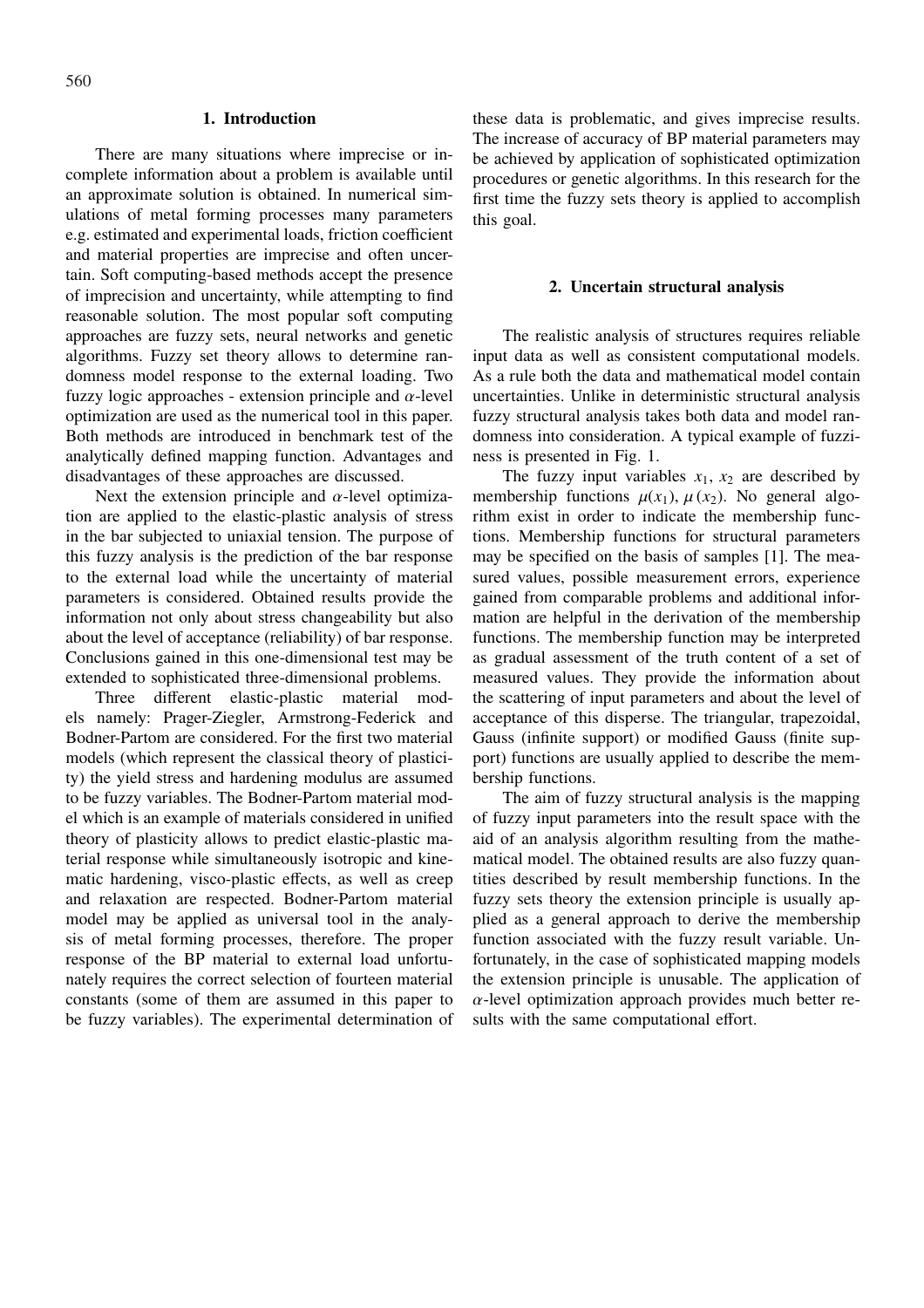

Fig. 1. Mapping of fuzzy input variables into result space





# **3. The extension principle versus** α**-level optimization.**

The extension principle and  $\alpha$ -level optimization approaches are presented in this chapter. These two methods are compared in a benchmark test in which the mapping model (Fig. 1) receives the form of an analytical function  $(1)$ :

$$
z = f(x, y) = \sin x \cos y \tag{1}
$$

Arguments *x* and *y* are assumed to be fuzzy variables. Two triangle membership functions associated with *x* and *y* parameters are shown in Fig. 2.

It is assumed that the range of x argument is  $[0.1\pi]$ , 0.6 $\pi$ ]. The most reliable *x* value is 0.2 $\pi$  for which the membership function is unit. Fig. 2 shows that  $x < 0.1\pi$ and  $x > 0.6\pi$  are not accepted (membership function equals zero).

Optimal membership function can be estimated by means of machine learning (neural networks) or optimization methods (genetic algorithms). Although normal



(Gaussian) distribution is adequate to the most of real problems, usually linear distribution is assumed. For linear membership functions which easily satisfy partition of unity condition [1, 2] the fuzzy results are reliable, and the numerical procedure is effective.

In this benchmark test the magnitude of  $\zeta$  is searched for  $x \approx y \approx 0.2\pi(x)$  and *y* are about  $0.2\pi$ . The uncertainty of input variables causes the fuzziness of resulting *z* variable.

On the basis of the extension principle the mapping function  $f(x, y)$  leads to the fuzzy set with the membership function

$$
\mu(z) = \sup \min [\mu(x), \mu(y)] , \exists z = f(x, y) \quad (2)
$$

For ranges of fuzzy variables  $x$  and  $y$  divided into  $n=50$ evenly subdomains the following solution is obtained – Fig. 3.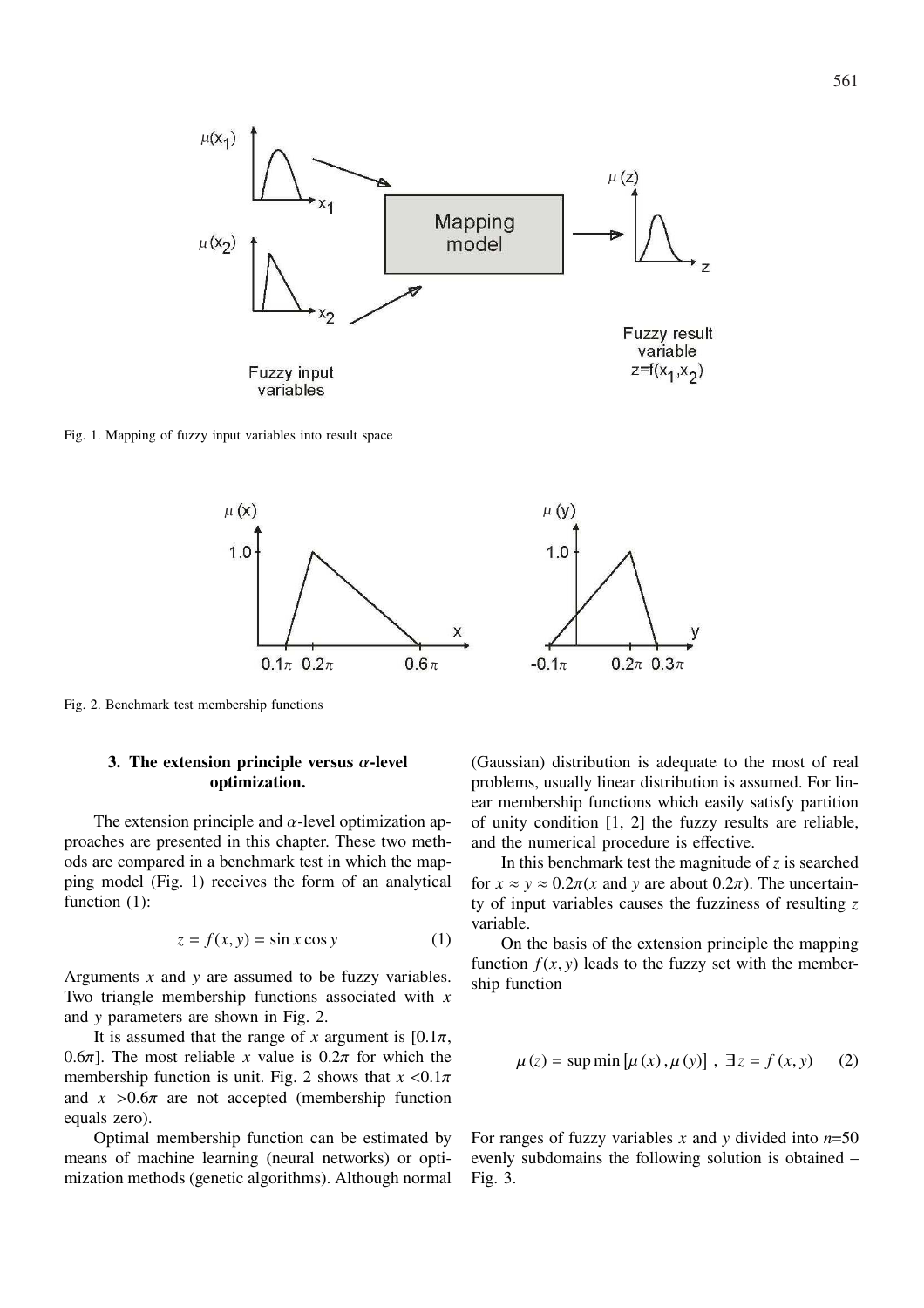

Fig. 3. Fuzzy result and smoothed solution according to the extension principle *n*=50

The application of the *sup* operator in (2) is represented in Fig. 3 by thick line envelope. For floating-point sented in Fig. 5 by thick line environments the maximum of min  $\left[$  $\mu(x), \mu(y)$  may be only derived for the range  $z \pm \varepsilon$ , where  $\varepsilon$  is the assumed precision. For the small number of subdomains such smoothing causes a jagged solution.

Better smoothing may be achieved by assuming *n* >100. For *n*=400 the smoothed solution is comparable with the theoretical one.

The extension principle is hardly applicable in complex mapping models. The principle is very sensitive to:

- the number of combinations of elements from the fuzzy input variables
- the assumed precision  $\varepsilon$  when two close elements  $z_1$ and  $z_2$  are considered equal or not
- the max-min operator applied to discrete combinations of elements from the fuzzy input sets. This reduces the accuracy of the membership values and favors lower bounds for the graph of the actual membership function.

In order to develop a suitable method for processing fuzzy input variables the concept of  $\alpha$ -discretization is adopted [2]. An alternative representation of fuzzy sets based on sufficiently high number of  $\alpha$ -levels is developed. The subspace assigned to  $\alpha_K$  level  $\alpha_K \in [0, 1]$ is determined by extreme  $x_{\alpha_k l}$ ,  $x_{\alpha_k r}$  values as shown in Fig. 4.

For the  $\alpha$ -level representation of fuzzy input variables with the aid of the mapping operator, the minimum  $z_{\alpha_k l}$  and maximum  $z_{\alpha_k r}$  elements can be found. The search for smallest and largest elements is formulated as an optimization problem (3)



Fig. 4.  $\alpha$ -discretization of the fuzzy set

$$
z = f(x, y) \Rightarrow Max \quad (x, y) \in X_{\alpha k} \tag{3}
$$

$$
z = f(x, y) \Rightarrow Min \quad (x, y) \in X_{\alpha k}
$$

The requirements  $(x, y) \in X_{\alpha k}$  represent constraints of the optimization problem. The optimization problem (3) performed for all  $\alpha$ -levels and all fuzzy result values is referred as  $\alpha$ -level optimization. The optimization is possible unless the mapping operator is continuous and unique, and fuzzy result space is convex [3]. The  $\alpha$ -level representation is thus an alternative way (when compared to the extension principle) to find fuzzy result membership function. Obtained result membership functions are much smoother when compared to ones provided by application of extension principle.

The fuzzy result space obtained for function (1) by application of  $\alpha$ -level optimization procedure is shown in Fig. 5.



Fig. 5. Fuzzy result according to the  $\alpha$ -level optimization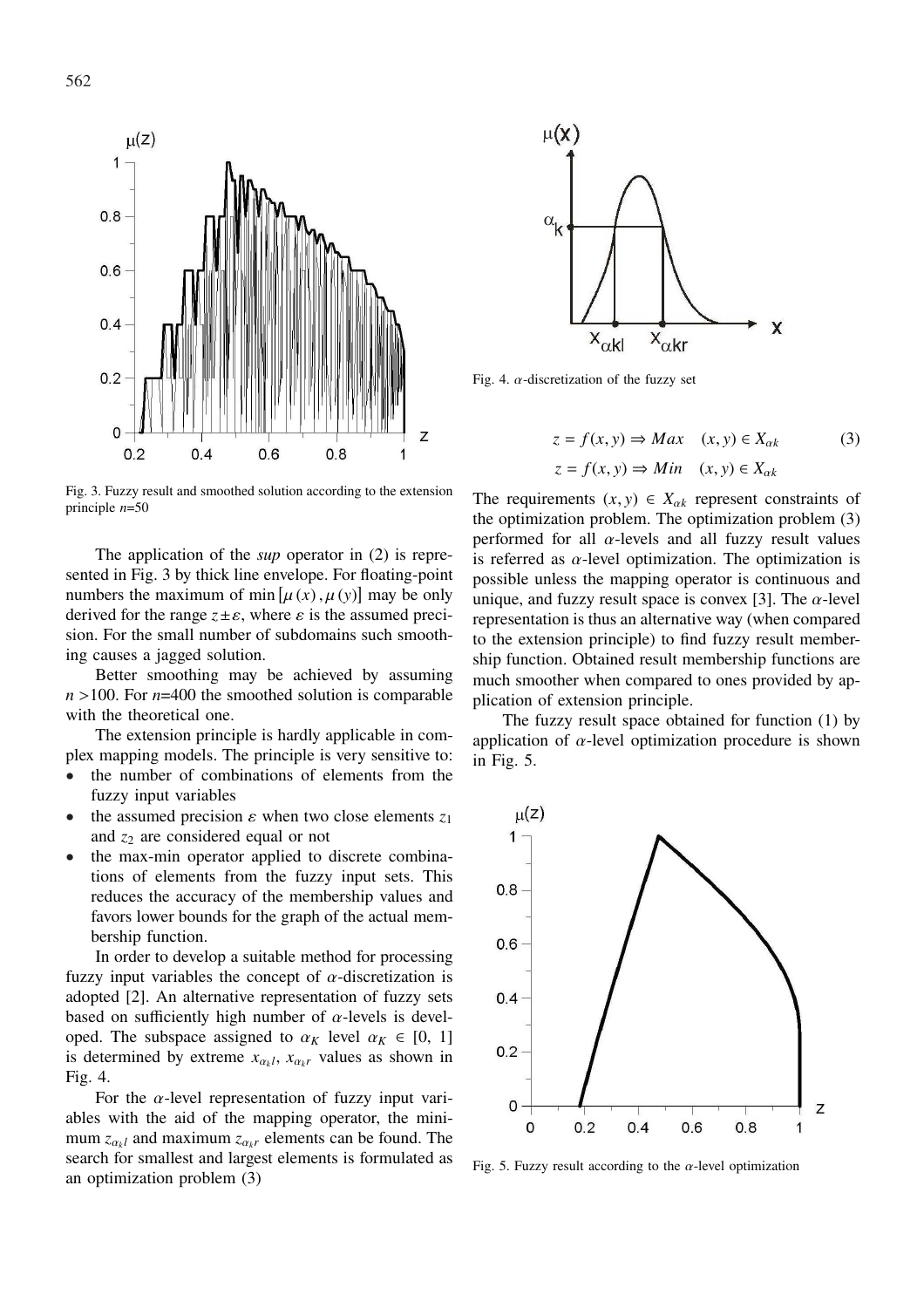The analysis shows that acceptable range of fuzzy result *z* is [0.18602, 1.0]. The most reliable (unit membership function) magnitude of *z* is 0.4709. These results conform to ones derived by an analytical solution.

The fuzzy results obtained by  $\alpha$ -level optimization procedure is attainable by the extension principle only for very dense discretizations of input fuzzy variables. In structural analysis  $\alpha$ -level optimization is preferred, therefore. In this simple benchmark test the mapping model is defined explicitly as a function. In structural analysis it is possible only for very simple problems. Usually the mapping model gets the form of a numerical.

# **4. Stress-strain analysis in elastic-plastic kinematic hardening material model**

Following simple benchmark test from the previous chapter the extension principle and  $\alpha$ -level optimization are applied to the numerical analysis of stress in the bar subjected to uniaxial tension. The bar is made of elastic-plastic material. The strain increases linearly up to 1% at the end of the test. The goal of this fuzzy analysis is the prediction of maximum axial stress (fuzzy result variable) in the stretched bar while the uncertainty of material parameters is considered. Two types of kinematic hardening material models [4] are considered: Prager-Ziegler material model – linear hardening, and Armstrong-Frederick material model – non-linear hardening. Both models are defined by the following equations:

Stress-strain relation for elastic deformation:

$$
\sigma_{ij} = C_{ijkl} \varepsilon_{kl}^{el} \tag{4}
$$

Plastic flow law:

$$
\dot{\varepsilon}_{ij}^{pl} = \frac{3}{2} \frac{\dot{\varepsilon}^{pl}}{\sigma_Y} \left( s_{ij} - x_{ij} \right) \tag{5}
$$

Yield function:

$$
\sqrt{\frac{3}{2}(s_{ij}-x_{ij})(s_{ij}-x_{ij})}-\sigma_Y=0
$$
 (6)

In equations  $(4)-(6)$ 

$$
\dot{\varepsilon}^{pl} = \sqrt{\frac{2}{3} \varepsilon_{ij}^{pl} \dot{\varepsilon}_{ij}^{pl}}
$$
 (7)

is equivalent plastic strain,

$$
s_{ij} = \sigma_{ij} - \frac{1}{3} \delta_{ij} \sigma_{kk}
$$
 (8)

is deviatoric stress,

$$
dx_{ij} = \frac{2}{3} c d \varepsilon_{ij}^{pl} - \gamma x_{ij} d \varepsilon^{pl}
$$
 (9)

is the increment of the back stress and  $\gamma$  is the material constant (in Prager-Ziegler material model  $\gamma = 0$ ).

For simple uniaxial loading the stress increment is related to strain increment as shown in (10)

$$
d\sigma = E\left(1 - \frac{E}{E + c - \gamma x}\right) d\varepsilon \tag{10}
$$

Numerically found hysteresis loops for both models are presented in Fig. 6. Here:  $E=2e5$  MPa,  $\sigma_y=300MPa$ , *c*=1e4 MPa,  $\gamma$ =100,  $\varepsilon \in [-0.1, 0.1]$ .



Fig. 6. Hysteresis loops for Prager-Ziegler (left) and Armstrong-Frederick (right) material models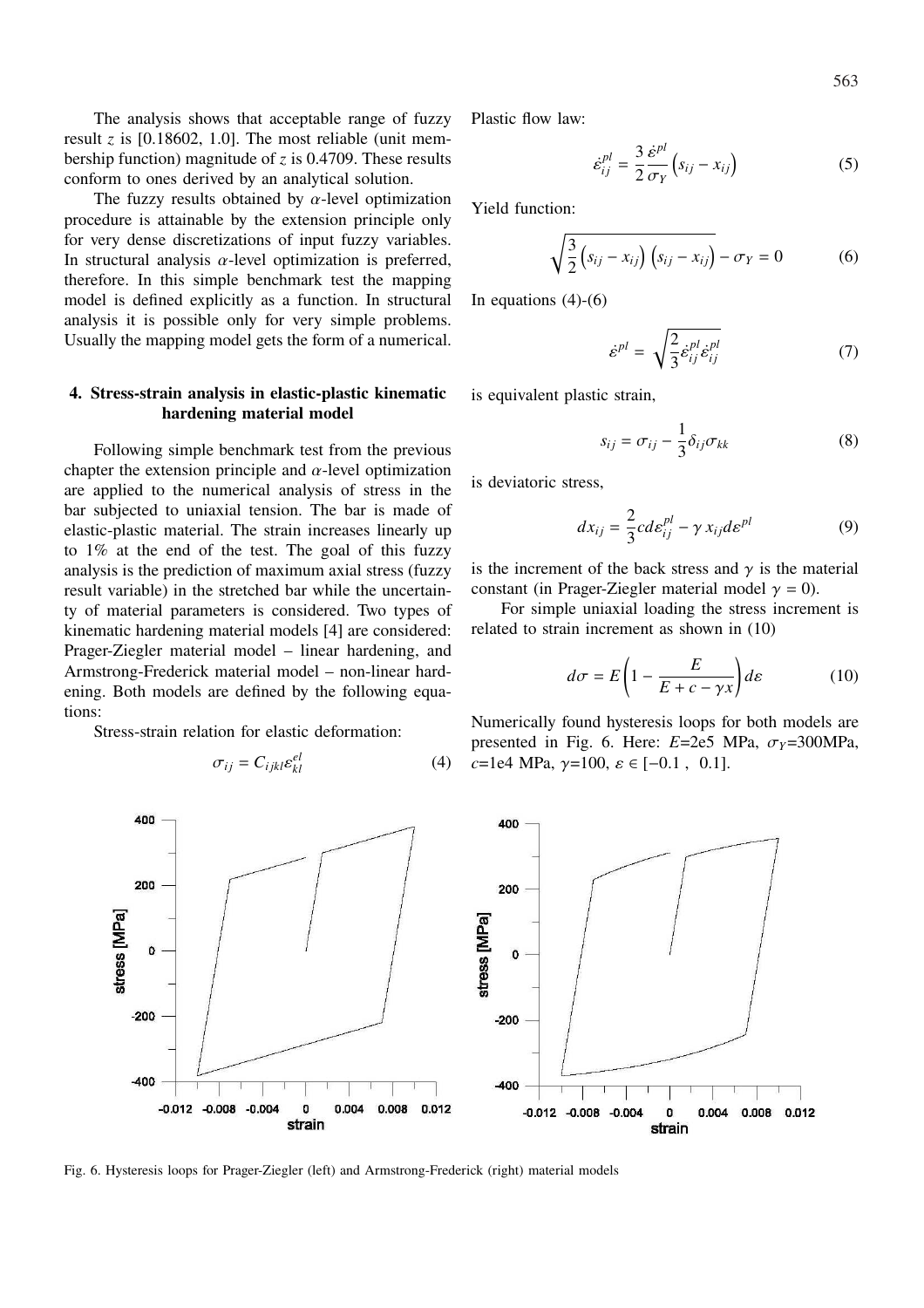





Fig. 7. Membership functions of fuzzy input variables

The yield stress and strain hardening modulus are fuzzy variables in this analysis. In this numerical simulation for testing purposes the range [250, 400] MPa of yield stress variation is assumed. Fig. 7 shows triangular membership functions associated with both fuzzy variables. This simulation answers the question what stress arises in the stretched bar up to 1% if yield stress  $\sigma_Y$  is about 300 MPa, and strain hardening modulus *c* is about 5% of Young's modulus.

The fuzzy result stresses in the stretched bar obtained by application of the extension principle and  $\alpha$ -level optimization for Prager-Ziegler material model are shown in Fig. 8.



Fig. 8. The fuzzy result stress – Prager-Ziegler material model

The fuzzy result stress for Armstrong-Frederick material model (not presented here) is comparable to the above solution. Fig. 8 shows that the variation of axial stress is [301.0, 503.9] MPa. Both approaches give similar results, but the solution obtained by  $\alpha$ -level optimization is smoother. The result membership function is almost linear. It is caused by the problem itself (map-

ping model) as well as by assumed shape of membership functions (linear).

One of the most important features in fuzzy set theory is the defuzzification. Defuzzification is the conversion of fuzzy result into a precise output. Defuzzification of the fuzzy variable represents the mapping of fuzzy variable into the crisp value for which the uncertainty is evaluated. Several defuzzification algorithms are available: height method, centroid method, level rank method, Jain and Chen defuzzification and others. In the height method known also as the *maximum membership principle* the number of maximum degree of membership is chosen. This method can be applied only if output contains the maximum peak. For numerical simulation presented here the maximum of membership function is reached for stress 380.95 MPa. This is the most reliable solution for stress in the stretched bar.

Very interesting results are obtained for the case when both input variables and the mapping model are uncertain. In the numerical algorithm of solving equations (4) to (9) the explicit integrations scheme is chosen. This type of integration is conditionally stable i.e. when the step increment is too large the convergence does not exist [5]. In such a case the fuzziness of mapping model is caused by the improper integration procedure. The fuzzy result stress obtained for the large step increment (Fig. 9) clearly shows the problems arising in the integration procedure.

The result membership function shown in Fig. 9 is nonlinear. The solutions obtained by the application of extension principle and  $\alpha$ -level optimization differ significantly. Only 400 time increments are executed here in explicit integration of (4) to (9), while in the previous test (Fig. 8) 10000 integrations are made. Numerically found stress-strain curves (not presented here) for simple tension test obtained for 400 and 1000 integration increments are almost identical. It seems that 400 time increments explicit integration gives reliable results, therefore. However, fuzzy logic analysis clearly shows (Fig. 9) existence of convergence problems. The fuzzy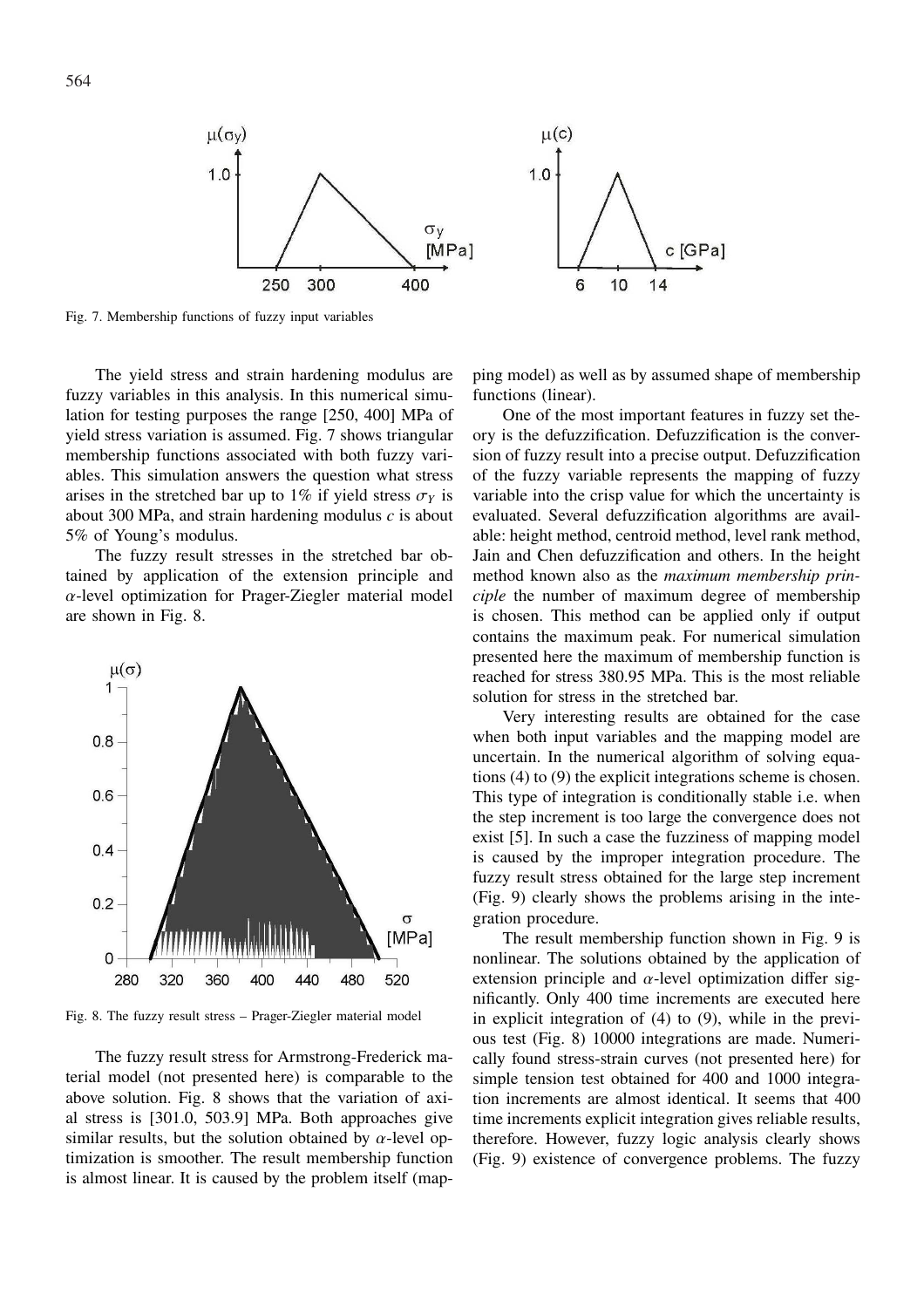set theory is then a very sensitive tool for detection of possible problems arising in mathematical models and applied numerical procedures.



Fig. 9. The fuzzy result stress for the case of fuzzy mapping model caused by large integration step

## **5. Bodner-Partom material model**

Many constitutive theories were proposed over the past years. Many plasticity models based on the second invariant of deviatoric stress have been found useful for practical applications. Better understanding of physics of deformation causes progress in theories of materials inelastic response. Unified theories of plasticity describe the time dependent inelastic behavior in formulations which do not rely on a yield criterion or loading and unloading conditions. Macroscopic equations represent the principle response properties such a strain rate sensitivity and temperature dependence for inelastic deformation, stress saturation under straining, isotropic and directional hardening for monotonic and reversed loadings, creep, thermal recovery and stress relaxation. To be useful, the equations should be reasonably simple and consistent with the principles of mechanics and thermodynamics. All the characteristics of inelastic deformations are usually represented in a single strain term. The evolution equation of this term includes internal variables whose number depends on the hardening mechanisms and the complexity of the loading history.

The Bodner-Partom material (BP) is an example of unified theory of plasticity. BP material model allows to take simultaneously into consideration elastic and plastic effects, isotropic and kinematic hardening, visco-plasticity, creep and relaxation for a wide range of temperature. For the elastic deformations the relation between stresses and strains is linear (generalized Hooke's law). The plastic flow law constitutes the relation between these variables for inelastic deformations. The description of plastic multiplier is sophisticated in order to include in the analysis all types of nonlinearities mentioned above [6].

The BP model does not use the yield condition. For increased load the participation of inelastic strains advantages the participation of elastic ones.

The Bodner-Partom material model is defined by the following equations:

Superposition of elastic and inelastic strains

$$
\varepsilon_{ij} = \varepsilon_{ij}^{(e)} + \varepsilon_{ij}^{(ie)} \tag{11}
$$

Incompressibility condition for inelastic deformations

$$
\varepsilon_{kk}^{(ie)} = 0 \tag{12}
$$

Plastic flow law

$$
\dot{\varepsilon}_{ij}^{(ie)} = \lambda \, s_{ij} \tag{13}
$$

where plastic multiplier is

$$
\lambda = \sqrt{\frac{D_0^2}{J_2} \exp\left(-\left(\frac{Z^2}{3J_2}\right)^n\right)}
$$
(14)

In (14)  $D_0$  and *n* are BP material constants,  $J_2$  is the second invariant of deviatoric stress. State variable  $Z = Z^I + Z^D$  represents the resistance of material to inelastic deformations - both isotropic  $Z<sup>I</sup>$  and directional *Z D*.

The evolution of  $Z^I$  is defined as

$$
\dot{Z}^I = m_1 (Z_1 - Z^I) \dot{W}_p - A_1 Z_1 \left(\frac{Z^I - Z_2}{Z_1}\right)^{r_1}
$$
 (15)

Parameter  $Z^D$  depends on tensorial quantity  $\beta_{ij}$ 

$$
\dot{\beta}_{ij} = m_2 \left( Z_3 \frac{\sigma_{ij}}{\|\sigma_{ij}\|} - \beta_{ij} \right) \dot{W}_p - A_2 Z_1 \left( \frac{\left\| \beta_{ij} \right\|}{Z_1} \right)^{r^2} \frac{\beta_{ij}}{\left\| \beta_{ij} \right\|} \tag{16}
$$
\n
$$
Z^D = \beta_{ij} \frac{\sigma_{ij}}{\left\| \beta_{ij} \right\|} \tag{17}
$$

Here:  $m_1$ ,  $m_2$ ,  $A_1$ ,  $A_2$ ,  $Z_1$ ,  $Z_2$ ,  $Z_3$ ,  $r_1$ ,  $r_2$ are BP material constants described in Table 1.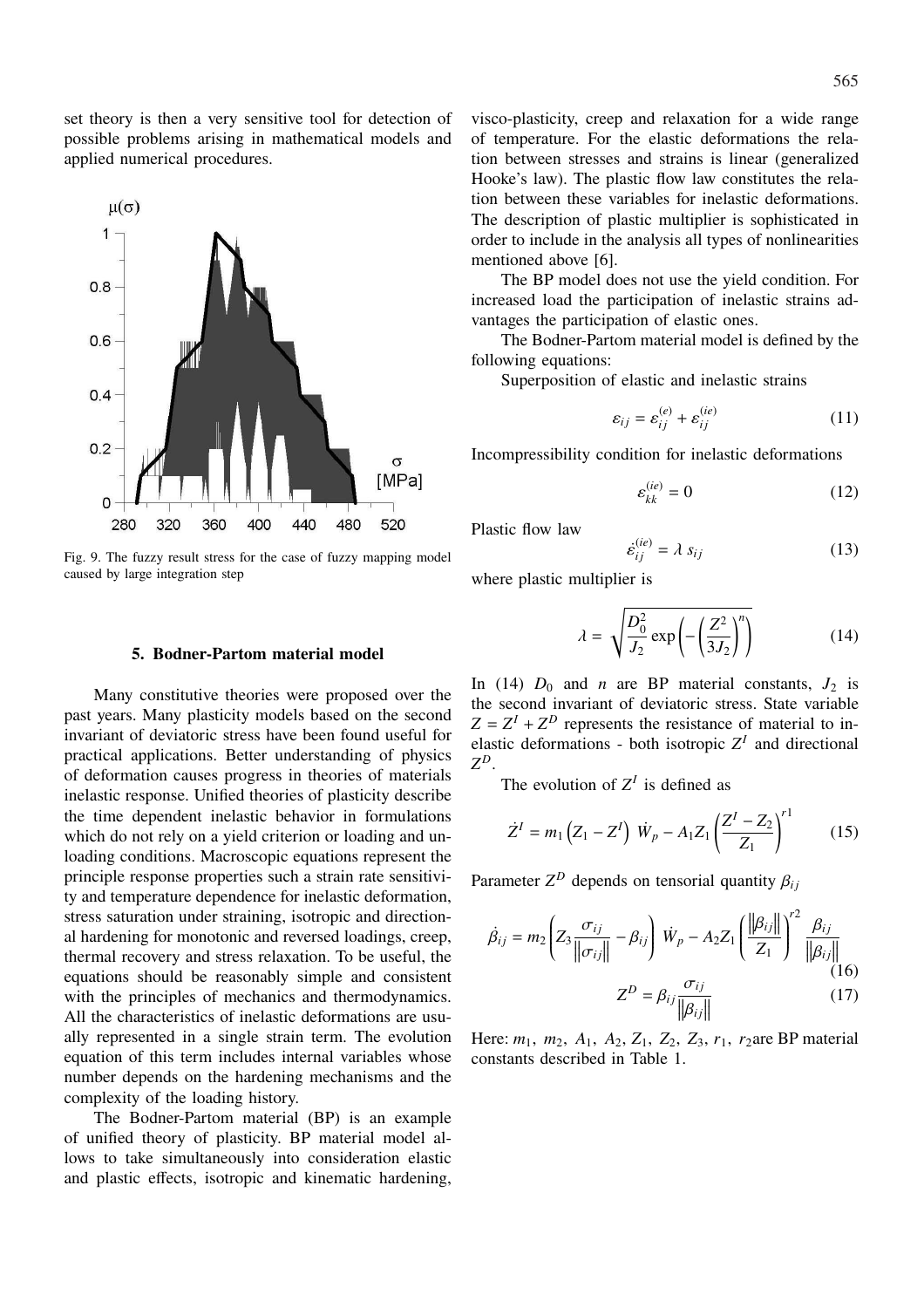TABLE 1

Bodner-Partom material parameters

| Constant         | Unit         | Description                                           |  |
|------------------|--------------|-------------------------------------------------------|--|
| E                | <b>MPa</b>   | Elastic modulus                                       |  |
| $\mathcal V$     |              | Poisson's ratio                                       |  |
| $D_0$            | $s^{-1}$     | Limiting shear-strain rate                            |  |
| $Z_0$            | MPa          | Initial value of isotropic hardening variable         |  |
| $\mathbb{Z}_1$   | MPa          | Limiting value for isotropic hardening                |  |
| $Z_2$            | <b>MPa</b>   | Fully recovered value for isotropic hardening         |  |
| $Z_3$            | <b>MPa</b>   | Limiting value for kinematic hardening                |  |
| m <sub>1</sub>   | $(MPa)^{-1}$ | Hardening rate coefficient for isotropic<br>hardening |  |
| m <sub>2</sub>   | $(MPa)^{-1}$ | Hardening rate coefficient for kinematic<br>hardening |  |
| $\boldsymbol{n}$ |              | Strain rate sensitivity parameter                     |  |
| A <sub>1</sub>   | $s^{-1}$     | Recovery coefficient for isotropic hardening          |  |
| A <sub>2</sub>   | $s^{-1}$     | Recovery coefficient for kinematic hardening          |  |
| $r_1$            |              | Recovery exponent for isotropic hardening             |  |
| r <sub>2</sub>   |              | Recovery exponent for isotropic hardening             |  |

Tensorial norms  $\Vert \sigma_{ij}$  $\| = \sqrt{\sigma_{ij} \sigma_{ij}}$  β*ij*  $\| = \sqrt{\}$ β*ij*β*ij*. For inelastic strain rate  $\dot{\varepsilon}_{ij}^{(ie)}$  derived from (13) the elastic stress rate  $\dot{\sigma}_{ij}^{(e)}$  is determined from the generalized Hooke's law

$$
\dot{\sigma}_{ij}^{(e)} = C_{ijkl} \left( \dot{\varepsilon}_{kl} - \dot{\varepsilon}_{kl}^{(ie)} \right). \tag{18}
$$



Fig. 10. Stress-strain plots for various strain rates

The response of BP material to external loading depends on initial magnitudes of material constants and loading history. Special analysis cases are: purely elastic solution, elastic-visco plastic solution, cyclic plasticity, creep

under constant stress, relaxation under constant strain. The BP material response cannot be determined a' priori without integration of (15) and (16). In Fig. 10 presented is special case of stress-strain plot of BP material model which takes into consideration strain rate dependence.

# **6. Uncertain stress-strain analysis in Bodner-Partom material model**

In this chapter numerical simulations of the truss subjected to uniaxial tension are preformed. Mechanical behavior of this bar is described by BP material model. For the strain increasing monotonically up to  $1\%$  the stress in the bar at the end of test is searched. The resulting stress depends on BP material constants magnitudes. The most of BP material constants may be determined [6] in uniaxial tension tests completed for various load rates. Some of them are determined from the  $\eta - \sigma$  plot (Fig. 11) where:

$$
\eta = \frac{1}{\sigma} \frac{d\sigma}{d\varepsilon^{(ie)}}.
$$
\n(19)



Fig. 11.  $\eta - \sigma$  plot for identification of B-P parameters

From exemplary plot  $\eta - \sigma$  shown in Fig. 11 the parameters  $m_1$ ,  $m_2$  are computed as the solution of two linear regression problems (tangent of two sections in Fig. 11),  $Z_1$ ,  $Z_3$  are found in an extrapolation of two straight sections to  $\eta = 0$ . The quality of BP parameters found in this way is rather poor. It is caused by ill-conditioned differentiation (19). The precision of determination of BP parameters may be improved by solving the optimization problem [7] or by the application of genetic algorithms [8]. In this paper for the first time the fuzzy set theory is applied to accomplish this task.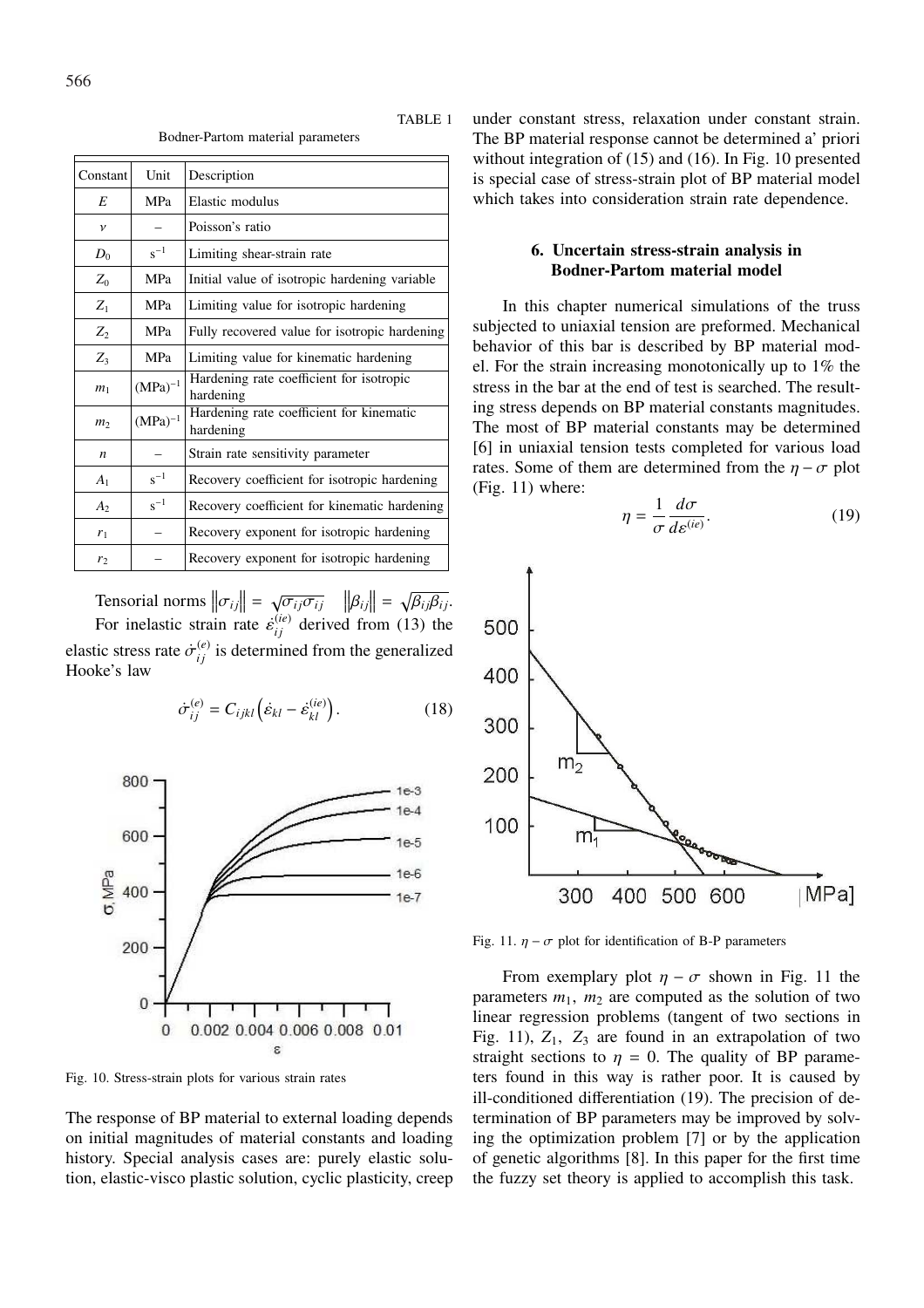In presented simulation selected BP material constants  $(m_1, m_2, n, Z_1, Z_3)$  are treated as fuzzy variables. The initial magnitudes of BP parameters are taken from [6] for B1900 + Hf nickel based alloy. These are:  $D_0 = 10^4 \text{ s}^{-1}$ ,  $m_1 = 0.27 \text{ MPa}^{-1}$ ,  $m_2 = 1.52 \text{ MPa}^{-1}$ , *Z*<sub>1</sub>=3000 MPa, *Z*<sub>2</sub>=1150 MPa, *n*=1.0

The range of BP parameters variation is chosen in comparison of Bodner and Chan results [6] with results obtained by other researches [7]. A pseudo normal membership functions are assumed. These functions unlike the Gauss distribution have finite support – range  $\lambda_1 \div \lambda_2$ in (20). Infinite support is not accepted because in this case any magnitude of fuzzy variables is available. The modified Gauss distribution (20) chosen as the shape of membership functions is defined as:

$$
\mu(x) = \exp \frac{4(\lambda_2 - x)(x - \lambda_1) - (\lambda_2 - \lambda_1)^2}{4(\lambda_2 - x)(x - \lambda_1)} \quad x \in [\lambda_1, \lambda_2]
$$
\n(20)

Normal and pseudo normal distributions of membership function are more adequate to reality than the triangular distribution. The function (20) is class  $C^{\infty}$  and the derivative in the central point is continuous. The disadvantage of use of the function (20) is that this function does not satisfy the partition of unity requirement.



Fig. 12. Hysteresis loops for various *n* magnitudes

Fuzzy set theory is often called a method of computing with language. It uses linguistic variables like: tall and small, smooth and rough, thin and thick, wide and narrow. A linguistic variable is a fuzzy variable and is often associated with fuzzy set quantifiers like: very, more or less, slightly etc. Linguistic variable "concentrated" by quantifier requires proper definition of membership function. In this research the fuzzy variable *n* is assumed to be a linguistic variable. The property of this variable is based on operator knowledge and experience. Numerical simulations made for different *n* show that the this variable influences on the width of hysteresis loop in cyclic tension and compression test (Fig. 12).

The membership functions associated with fuzzy variable *n* comprises the terms: very narrow, narrow, medium, wide and very wide as shown in Fig. 13.



Fig. 13. Membership functions of the linguistic variable *n*

Assumed triangular distribution of membership functions satisfies the requirement of partition of unity.



Fig. 14. Fuzzy result stress and the crisp value

Many numerical simulations of uniaxial tension test are carried out for different number of fuzzy Bodner-Partom material constants (from two to five fuzzy variables) and for different shapes of membership functions. In Fig. 14 presented is an exemplary solution of the fuzzy stress in the bar obtained for five  $m_1$ ,  $m_2$ ,  $n$ ,  $Z_1$ ,  $Z_3$ fuzzy variables. Non-fuzzy result stress gained by defuzzification procedure is also presented in this figure (vertical line).